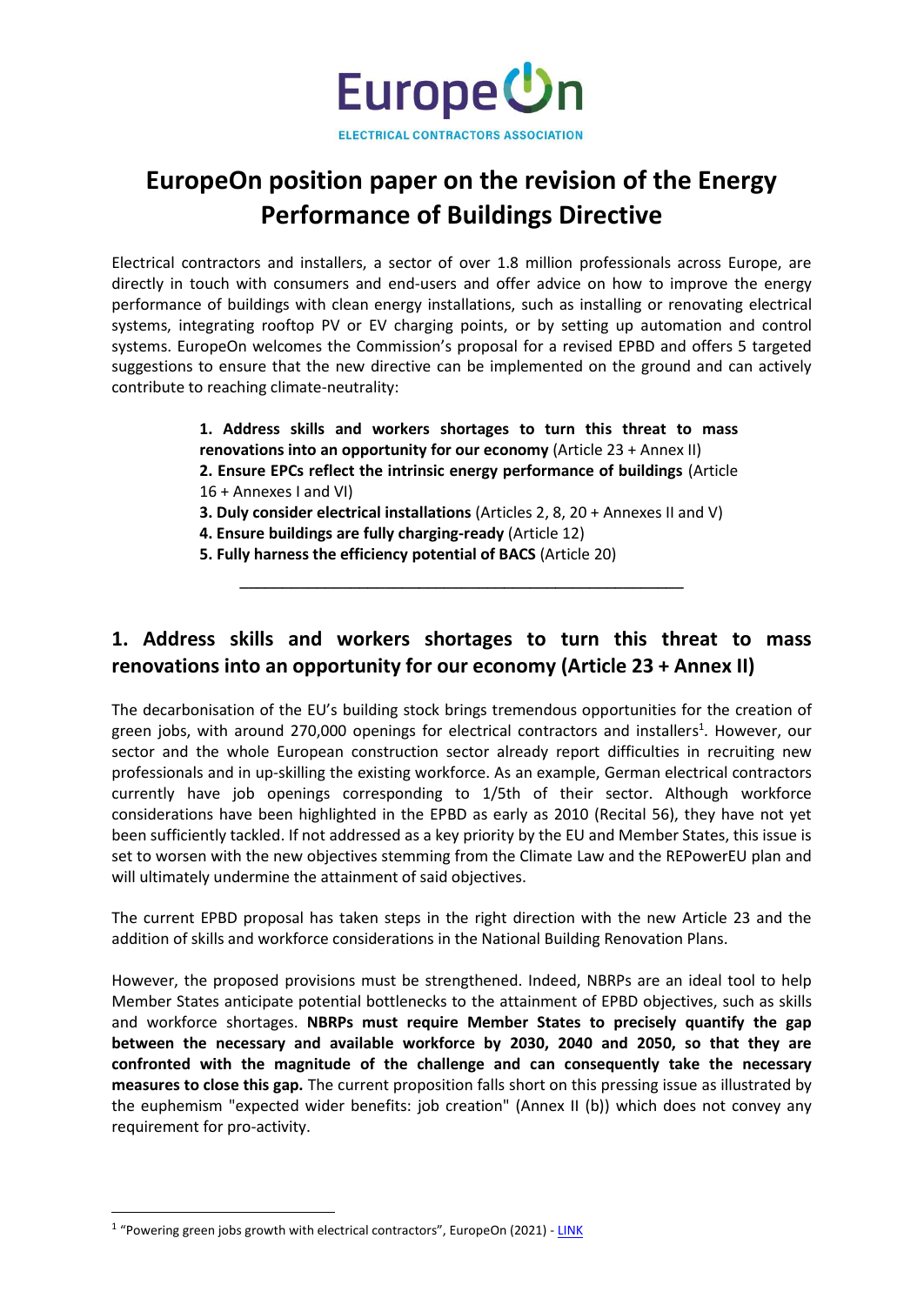

Such an analysis of the gap between available and needed professionals should be carried out in conjunction with similar analyses under the Renewable Energy Directive and the Energy Efficiency Directive in order to maximise its impact<sup>2</sup>.

## **2. Ensure EPCs reflect the intrinsic energy performance of buildings (Article 16 + Annexes I and VI)**

Energy Performance Certificates (EPCs) aim to guide builders and consumers towards energyperformant and future-proof buildings, but their methodology is not always consistent with the goals of EU energy policy. Indeed, EPCs must currently measure energy performance in primary energy as indicated in the "Common general framework for the calculation of energy performance of buildings" (Article 3) and primary energy has now also been emphasised in the new proposal's Article 16. This is wrong for two reasons.

First, this is misleading consumers about the real energy efficiency of their buildings. By basing EPCs on primary energy, their rating is distorted by Primary Energy Factors where applicable, which are not linked to the building itself in any way but derived from what occurs upstream in the energy system. Consumers are not always aware of the intricacies of energy systems and pay their bills in final energy, making EPCs more confusing than they should be and contradicting their aim as a consumer information tool<sup>3</sup>. By focusing to a larger extent on GHG emissions rather than pure energy consumption, EPCs would better answer consumers' desire to make an environmental and climate-friendly choice.

Second, fossil fuels consumed within buildings have a favourable Primary Energy Factor compared to electricity, regardless of CO2 intensities. This means that a building that does not use fossil fuels anymore (switching to full electric) could be artificially penalised in its EPC even though its final energy performance is similar. Additionally, electricity is decarbonising fast and will keep decarbonising over the 5 to 10 years lifetime of an EPC. This situation is not consistent with the aim to steer buildings towards (nearly) zero-emission buildings.

**To redress this inconsistency, the EPBD should allow for EPCs to be expressed in final energy.**

#### **3. Duly consider electrical installations (Articles 2, 8, 20 + Annexes II and V)**

To ensure buildings successfully contribute to the EU commitments under the Climate Law and REPowerEU initiative, the modernisation of electrical installations<sup>4</sup> in buildings must be considered to a larger extent in the EPBD.

The EU's new climate and energy targets, such as the 2021 RED proposal to reach 49% of renewables in buildings or the new mandates for rooftop solar<sup>5</sup> mean citizens and companies will be pushed to install electric technologies such as solar panels or electric vehicle (EV) chargers in buildings. However, in many cases, such installations require the renovation of electrical systems to ensure that they can cope with these increases in electrification and avoid both energy losses and fire hazards.

<sup>&</sup>lt;sup>2</sup> For the RED, see proposed amendments 656 (Renew), 662 (EPP), 665 & 715 (Greens), 666 (S&D); for the EED, see proposed amendments 118 (S&D), 1002 (EPP)

<sup>&</sup>lt;sup>3</sup> "Experts urge rethink of energy metrics to fully decarbonise buildings", Euractiv (12 May 2022)[, LINK](https://www.euractiv.com/section/energy-environment/news/experts-urge-rethink-of-energy-metrics-to-fully-decarbonise-buildings/)

<sup>&</sup>lt;sup>4</sup> 'electrical installation' means the system composed of all the fixed components (such as switchboards, electrical cables, earthing systems, sockets, switches and light fittings) aiming to distribute electrical power within a building to all points of use or transmit electricity generated on-site;

<sup>&</sup>lt;sup>5</sup> Solar Rooftop Initiative (2022)[, LINK](https://energy.ec.europa.eu/system/files/2022-05/COM_2022_221_2_EN_ACT_part1_v7.pdf)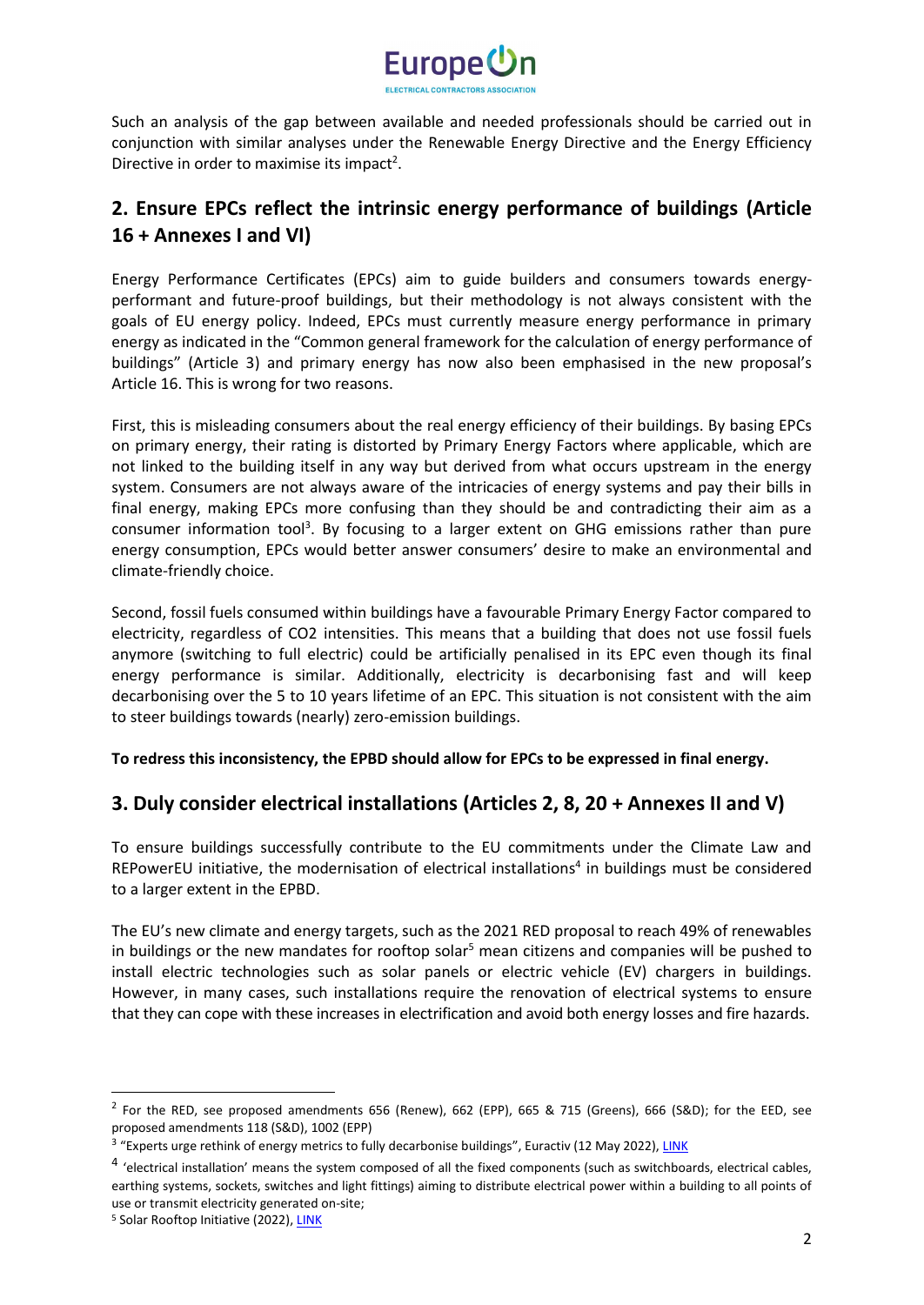

Currently, European buildings are ill-equipped to deal with this scale up of electrification and increased loads. I[n](https://www.zveh.de/) [Germany,](https://www.zveh.de/) 70% of buildings have outdated switch boxes and wiring that need replacing. In [France,](http://www.gresel.org/) 2/3 of houses built over 15 years ago suffer from electrical hazards. Electrical fires currently account fo[r](https://www.feedsnet.org/) [25-30%](https://www.feedsnet.org/) of all domestic fires i[n](https://www.feedsnet.org/) [Europe.](https://www.feedsnet.org/) Further, 2% of the electricity generated in the EU (64 TWh energy) is lost in behind-the-meter networks and roughly half of these losses could be avoided by addressing electrical installations<sup>6</sup>.

The EPBD proposal already recognizes the need to properly dimension electrical installations in Article 12 for EV charging. Further, the Solar Strategy and the European Solar Rooftops Initiative also highlight the need for buildings to be "solar ready", enabling solar to be installed on buildings without major works. Duly considering electrical installations throughout the EPBD will cater to those needs while also ensuring a similar logic is implemented for all other electric technologies, and especially heat pumps.

**Electrical installations should be addressed directly in the EPBD by adding them to the definition of Technical Building Systems, ensuring they are duly taken into consideration.** Further, **inspections of electrical installations, at regular intervals and when new devices (PV panels, heat pumps, etc) are added, will also trigger renovations when necessary while ensuring the efficiency and fire safety of buildings.** Finally, including information into EPCs about the state of electrical installations, especially after an inspection, will further ensure building owners and tenants can carry out the necessary works when necessary.

## **4. Ensure buildings are fully charging-ready (Article 12)**

EuropeOn welcomes the new Article 12, making buildings increasingly charging-ready by lowering the thresholds for mandatory pre-cabling of parking spaces and installation of charging points and by requiring to dimension pre-cabling to enable the simultaneous use of all chargers. Chargingreadiness is a key element of future-proof buildings that will enable the shift to zero-emission mobility.

Yet, the EPBD should go a step further to ensure consistency with objectives of the EU. With the planned end of ICE engines by 2035, push for energy independence, and new climate targets, **precabling requirements should apply to all parking spaces** no matter how many are available in each building, enabling the full decarbonisation of personal transport. Further, the appropriate dimensioning of cabling should encompass the electrical installations needed to support the charging infrastructure.

Pre-cabling for all parking spaces in new and heavily renovated buildings is a cost-efficient solution. It will not incur significant upfront costs while retrofitting cabling can be expensive, acting as a strong deterrent to potential EV users (recital 38). Moreover, cabling will be necessary sooner or later in the building's lifetime as almost all EU cars will have to become zero-emissions before 2050.

## **5. Fully harness the efficiency potential of BACS (Article 20)**

Building automation and control systems (BACS) are an all-round solution to energy efficiency, integration of renewables, cost reductions, consumer engagement and information and buildingrelated data generation. BACS will also contribute to the aims of the Solar Strategy and maximise the self-consumption of onsite renewables.

The current EPBD proposal already took a meaningful step in the right direction by lowering the threshold for mandatory BACS installations in non-residential buildings from 290kW of heating/cooling power to 70kW, starting in 2030.

<sup>&</sup>lt;sup>6</sup> "White paper economic conductor size optimisation in buildings", ECI (2020), *LINK*